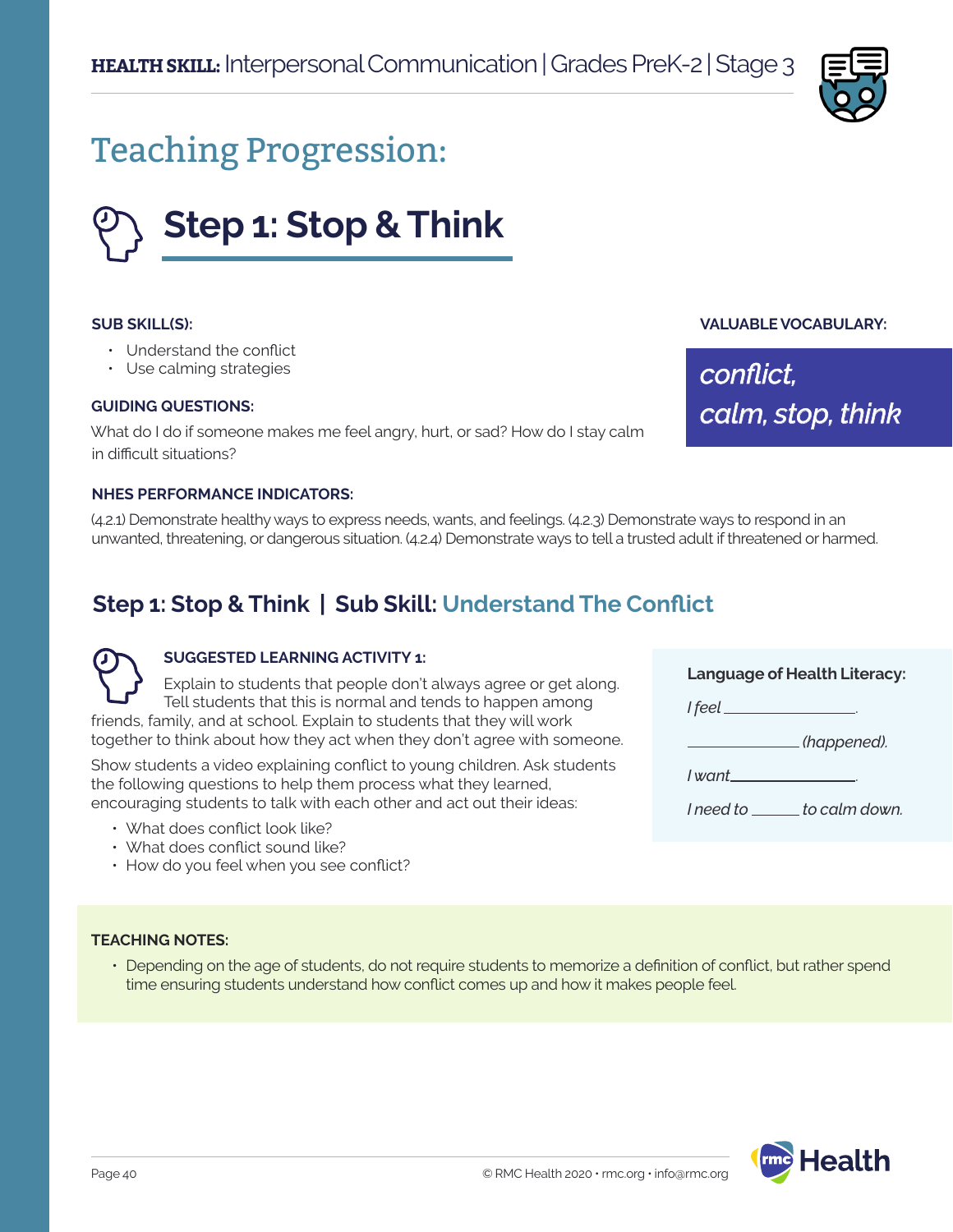

## Teaching Progression: **Step 1 | Stop & Think (Cont.)**

#### **SUGGESTED LEARNING ACTIVITY 2:**

Read a series of scenarios to have students think about how conflicts can occur and how it can make people feel. After each scenario, ask the students to identify the conflict and how they would feel.

#### **TEACHING NOTES:**

- Example Scenarios:
	- I was walking to lunch and someone pushed me from behind and I fall down… What is the conflict? How would you feel?
	- I was playing a game at recess and my friend takes the ball out of my hand and tells me my turn is over… What is the conflict? How would you feel?
	- I was playing a game with my sister, and she said I was cheating… What is the conflict? How would you feel?



#### **SUGGESTED LEARNING ACTIVITY 3:**

Explain to students that it is really important to Stop & Think before we react in a conflict. Tell students that when we Stop & Think, there are questions we need to ask ourselves before we react.

Provide students the following questions and example answers to help them Stop & Think:

- How do I feel? "I am hurt and angry that someone pushed me down. I feel shaky and mad."
- Why do I feel this way? "They tried to hurt me by pushing me."
- What do I want? "I want the person to apologize."
- Do I need to do anything to calm myself down to talk to this person? "I'll take three deep breaths, so I can be calm when I talk to this person."

Model for students what it means to Stop & Think using a relevant story and the questions above. Then, tell students another story about a conflict. Ask students to answer the questions with a partner.

#### **TEACHING NOTES:**

- Example Conflict: I was walking to lunch and someone pushed me from behind, and I fell down.
- Change the questions to be more responsive to student abilities, especially in the younger age group of this grade band.



#### **SUGGESTED LEARNING ACTIVITY 4:**

Read students a story about a character that runs into conflict. As you read the story, have students shout out when the character should Stop & Think. When the students shout out, "Stop & Think," have students practice answering the questions above as if they were the character. Partner students up

with a buddy to encourage all students to practice. Have one to two groups present how they think the character should respond when they Stop & Think.